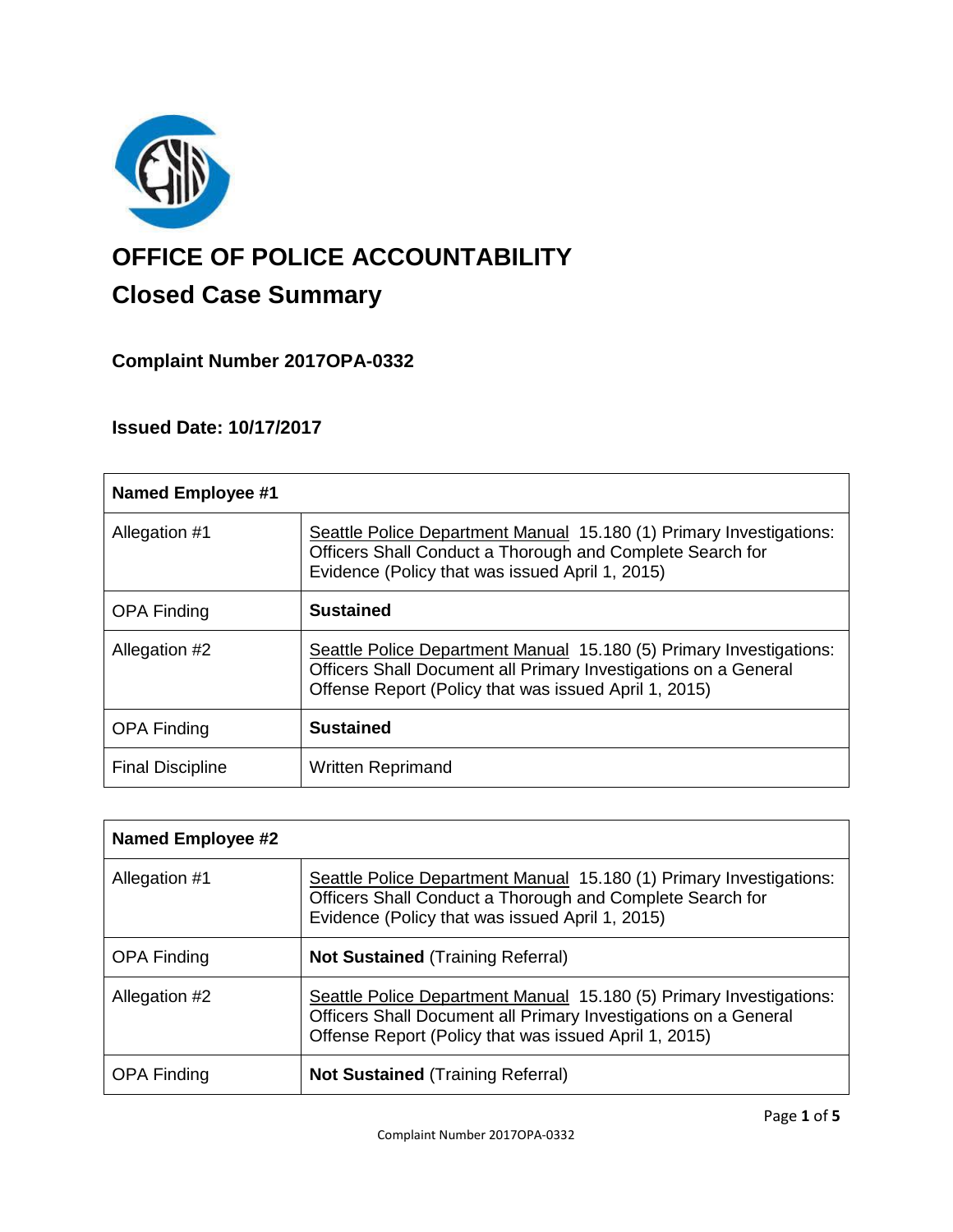| <b>Final Discipline</b><br>$\sim$ | N/A |
|-----------------------------------|-----|
|-----------------------------------|-----|

| <b>Named Employee #3</b> |                                                                                                                                                                      |
|--------------------------|----------------------------------------------------------------------------------------------------------------------------------------------------------------------|
| Allegation #1            | Seattle Police Department Manual 5.001 (9) Standards and Duties:<br>Employees Shall Strive to be Professional at all Times (Policy that<br>was issued April 1, 2015) |
| <b>OPA Finding</b>       | <b>Not Sustained (Inconclusive)</b>                                                                                                                                  |
| <b>Final Discipline</b>  | N/A                                                                                                                                                                  |

#### **INCIDENT SYNOPSIS**

The Named Employees received a dispatch for service at a grocery store.

#### **COMPLAINT**

The complainant alleged that it took officers hours to respond to a call of a subject throwing alcohol bottles at customers in a store, and that when the officers arrived they didn't come inside, take a report, or talk to anyone about the incident. Additionally, an Unknown Employee phoned the manager of the store afterwards and stated that "Dispatch dropped the ball."

#### **INVESTIGATION**

The OPA investigation included the following actions:

- 1. Review of the complaint
- 2. Search for and review of all relevant records and other evidence
- 3. Review of In-Car Video (ICV)
- 4. Interviews of SPD employees

#### **ANALYSIS AND CONCLUSION**

SPD Policy 15.180-POL-1 requires that, in primary investigations, officers conduct a thorough and complete search for evidence. Here, both Named Employee #1 and Named Employee #2 stated that they did not enter the store to search for any evidence related to the offenses that had occurred in the store. (See NE#1 OPA Interview, at pp. 12-13; see also NE#2 OPA Interview, at p. 9.) Named Employee #2's explanation for why they did not do so was because the subject had already left the store and was not located during their search of the nearby vicinity. (See NE#2 OPA Interview, at p. 7.) For his part, Named Employee #2 also stated that they were relying on the earlier language in the Computer Aided Dispatch (CAD) that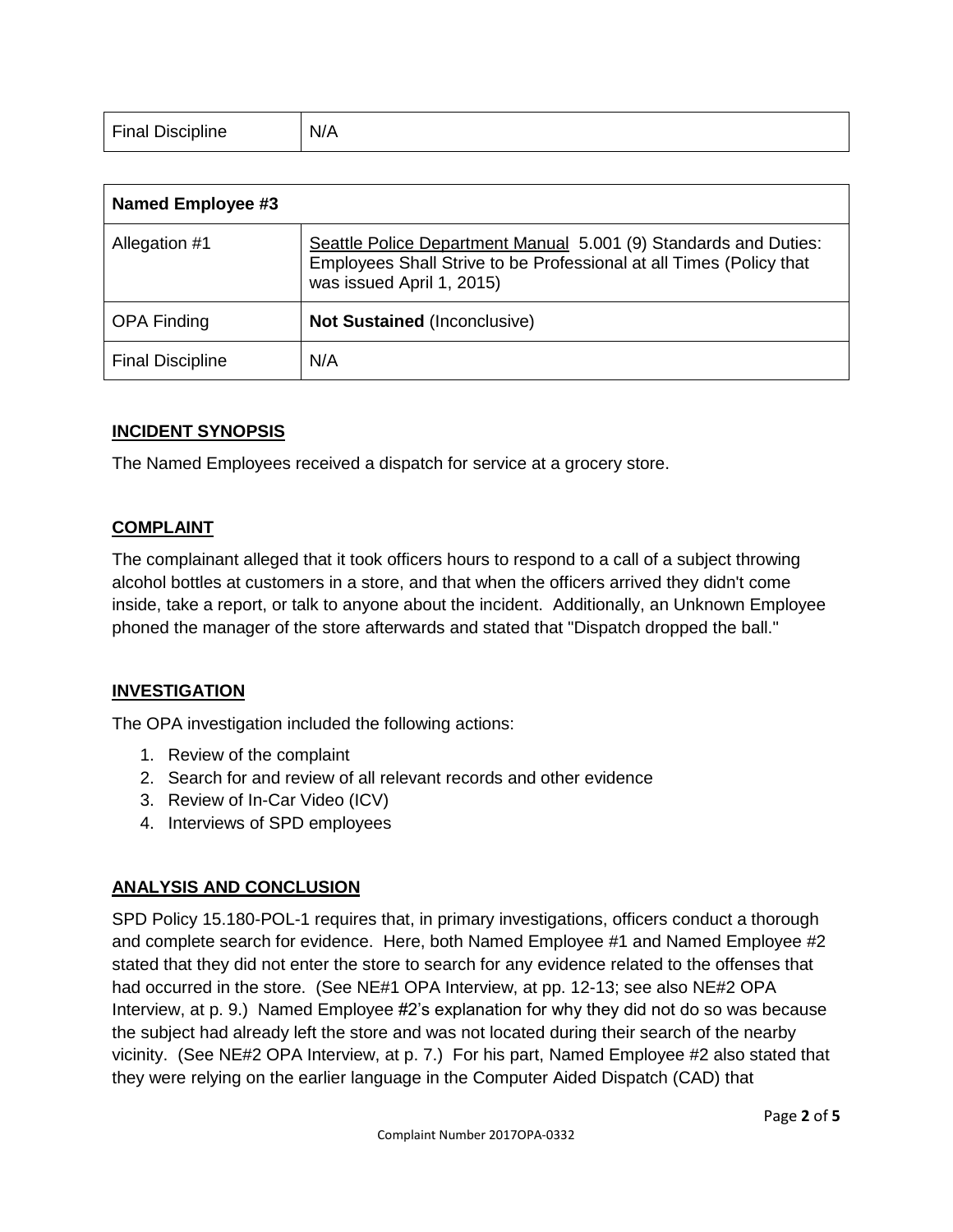complainant contact was optional. (See id.) Neither provided a compelling explanation as to why they did not follow the call updates that came in, which clearly indicated that an assault victim wanted in-person contact with officers. (See NE#1 OPA Interview, at pp. 13-14; see also NE#2 OPA Interview, at pp. 8-9, 13.) Nor did they explain why they did not read the CAD updates prior clearing the call and clarify with dispatch whether contact was requested. (See NE#1 OPA Interview, at p. 16; see also NE#2 OPA Interview, at p. 13.) Notably, the two witness officers interviewed by OPA both stated that if they had been primary on the call they would have entered the store and conducted a further investigation. (See Officer Fitzgerald OPA Interview, at p. 8; see also Officer Hupf OPA Interview, at p. 11.)

At his OPA interview, Named Employee #1 recognized that, as Named Employee #2's Field Training Officer (FTO), he was required to step in and "override" any situation where his student officer was engaging in acts that were contrary to policy, illegal or otherwise egregious. (NE#1 OPA Interview, at p. 7.) Here, Named Employee #1 had sufficient time and opportunity to review the CAD, recognize that a victim was requesting officer contact, and to direct Named Employee #2 to conduct an investigation in the store and interview the victim. Named Employee #1 later admitted that Named Employee #2 did not do a thorough investigation in this case and concluded, in hindsight, that the call was not handled appropriately. (Id. at p. 14.)

When asked whether this call was deliberately "blown off," Named Employee #1 stated: "I don't think so." (Id.) However, Named Employee #1 noted that he had received many calls for service from that grocery store and usually when he went to the store in response to those calls "no one even knew what was going on." (Id. at p. 15.) Named Employee #1 further stated that, as an FTO, he wanted to give his student officer exposure to a high number of calls and that meant not wasting time with calls, such as some of the prior calls he had responded to at that grocery store, which were a waste of time due to the suspect previously fleeing the area. (Id.) While it was important for a student officer to experience a wide variety and quantity of calls, it was more important for that officer to learn how to properly and thoroughly investigate cases.

Named Employee #1 asserted that he believed that it would have been best practice for Named Employee #2 to enter the store and conduct an investigation and that, as Named Employee #2's FTO, he was ultimately responsible for the failure to do so. (Id.)

SPD Policy 15.180-POL-5 instructs officers to "document all primary investigations on a General Offense Report." The policy further states that "[a]ll reports must be complete, thorough and accurate." (SPD Policy 15.180-POL-5.) Lastly, the policy mandates that "[o]fficers shall document whether victims of non-custody incidents want to pursue charges, as feasible." (Id.)

Page **3** of **5** Here, Named Employee #2 did not create a General Offense Report associated with this incident. He did not enter the store in order to obtain information concerning the crimes at issue, which involved assault and property damage. (See NE#2 OPA Interview, at pp. 9-10.) Further, Named Employee #2 did not interview the victim to determine what had occurred and whether the victim wanted to press charges. Named Employee #2 later recognized that he should have gone into the store to interview the victim employee and should have generated a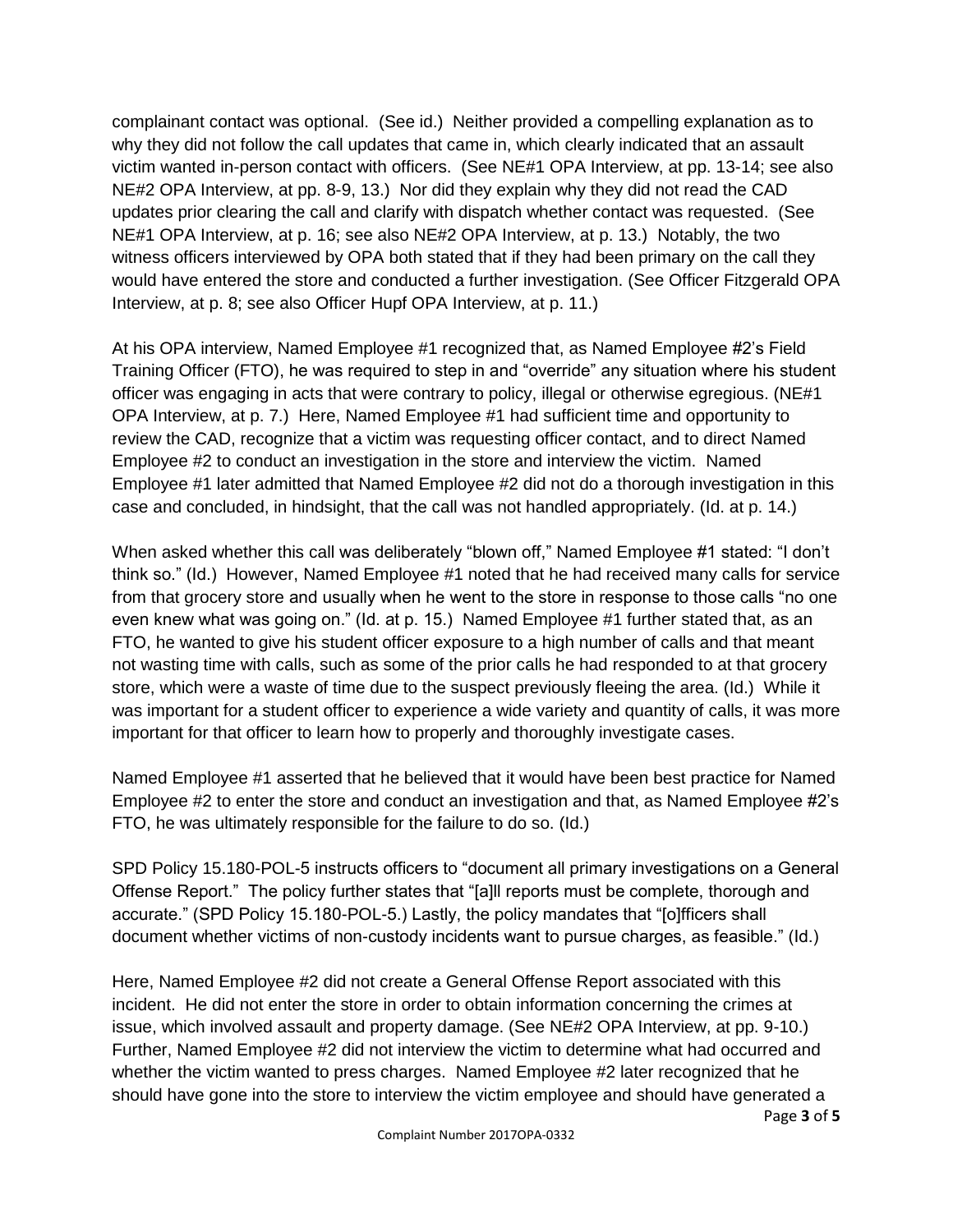General Offense Report. (Id. at p. 10.) Named Employee #1 appeared to reach a similar conclusion at his OPA interview. (See NE#1 OPA Interview, at p. 12.) Ultimately, Named Employee #2's failure to take these investigatory steps was inconsistent with SPD policy.

However, as noted by both Named Employee #1 and Named Employee #2, Named Employee #1 did not override the situation and instruct Named Employee #2 to complete a General Offense Report. (NE#2 OPA Interview, at p. 10; NE#1 OPA Interview, at p. 12.) As Named Employee #2's FTO, Named Employee #1 was responsible for identifying potential violations of policy and taking over the scene to ensure that they were prevented or rectified. Here, even though he had time to remedy the situation, Named Employee #1 did not do so. Accordingly, the OPA Director found that Named Employee #1 was ultimately responsible for this policy violation.

As indicated above, the OPA Director found that Department policy dictated that Named Employee #2 should have entered the store to search for evidence and/or to interview victims or witnesses. While he acted contrary to policy in this instance, the OPA Director further found that his FTO should have overridden the situation, informed Named Employee #2 that his actions were contrary to policy, and instructed him to conduct a thorough and complete investigation. The OPA Director found that Named Employee #1 had more than sufficient time to recognize that Named Employee #2's conduct violated policy and to remedy the issue. Given that Named Employee #1 did not do so, the OPA Director found that Named Employee #1, not Named Employee #2, bore primary responsibility for this violation of policy.

The OPA Director found that SPD Policy 15.180-POL-5 required Named Employee #2 to complete a General Offense Report for this case. However, similar to the above allegation, the OPA Director concluded that given Named Employee #1's role as Named Employee #2's FTO and Named Employee #1's failure to override the situation, he, not Named Employee #2, bore primary responsibility for this violation of policy. The OPA Director found that Named Employee #1 had more than sufficient time to recognize that Named Employee #2's conduct violated policy and to remedy the issue.

It was alleged that at some point after the incident, a Department employee called the grocery store and spoke with the store manager. The store manager relayed through the complainant that during this conversation the Department employee indicated something to the extent of: "dispatch dropped the ball." The complainant interpreted this remark as the officers trying to place the blame for their conduct on dispatch, which she viewed as inappropriate.

The complainant did not know the name of the Department employee that called the store manager. The complainant relayed that the store manager only recalled speaking with the "staff supervisor on duty." The store manager did not respond to OPA's requests for information. Named Employee #1 and Named Employee #2 both denied calling the store (see NE#1 OPA Interview, at pp. 9-10; see also NE#2 OPA Interview, at p. 10), as did two other officers. (See Officer Fitzgerald OPA Interview, at pp. 6-7; see also Officer Hupf OPA Interview, at p. 9.)